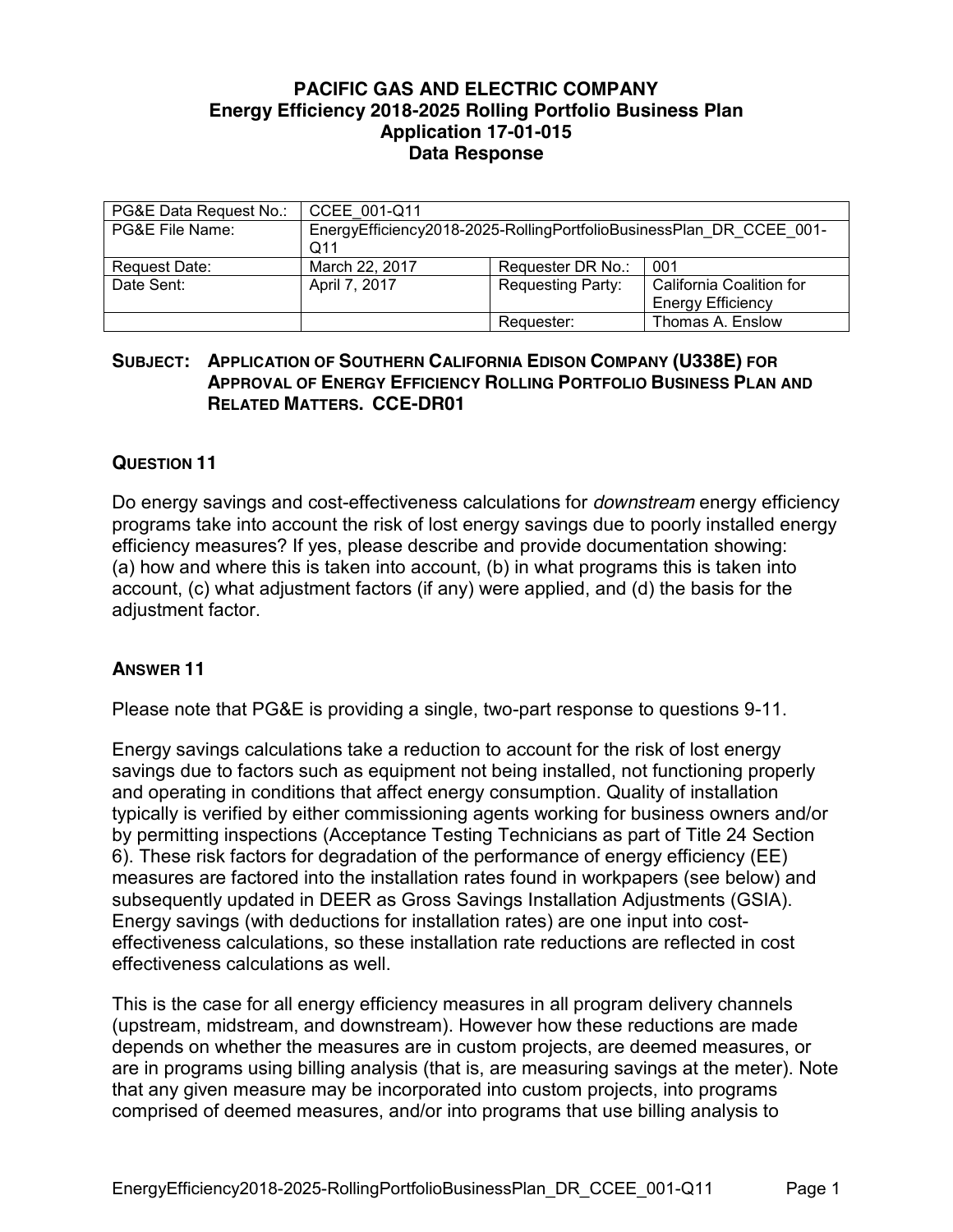calculate energy savings. More details are provided below to elucidate how these deductions in energy savings are calculated.

Additionally PG&E verifies installations of energy efficiency measures in both residential and non-residential facilities to ensure that rebated equipment is installed and functioning. For example, PG&E pulls a sample of deemed projects and conducts inspections to verify that the measure has been installed, that the measure is located at the correct site address, and that the quantity, make, and model number matches PG&E's records. Common reasons for inspection failures include measures not being installed, the incorrect address being provided to the inspector, and partial installation of measures. Customers who frequently fail inspections are required to have mandatory inspections until their pass rate stabilizes. In addition, PG&E conducts mandatory inspections for all projects that satisfy a certain dollar threshold.

Additionally there are specific energy efficiency programs (such as HVAC QA/QC) that seek to improve the quality of installations. Other programs (such as Workforce Education and Training) seek to improve the knowledge and quality of energy efficiency equipment installers generally.

*If yes, please describe and provide documentation showing: (a) how and where this is taken into account, (b) in what programs this is taken into account, (c) what adjustment factors (if any) were applied, and (d) the basis for the adjustment factor.*

**Measures in Custom Projects.** For measures in custom projects, a reduction of 10% is used for ex ante savings estimates (resulting in an ex ante Gross Realization Rate (GRR) of 0.9) to adjust for the variety of factors that tend to reduce energy savings. These factors include issues surrounding changes in operating conditions, baseline determinations, calculation methods, and project type (that is, whether equipment was determined to have been replaced on burnout or an early replacement of functioning equipment). There have been 15 or more impact evaluations of our custom programs since 2000, and independent impact evaluators have not examined poor installation as a factor to evaluate. This can be verified by examining the final impact evaluation reports, which can be found at www.calmac.org. The GRR is subject to further adjustments on an ex post basis as a result of new information from on-site visits to facilities where equipment has been installed (from impact evaluations and metering studies, for example).

**Deemed Measures.** In accordance with the Energy Efficiency Policy Manual (version 5, July 2013), workpapers set the initial values for installation rates for deemed measures, and these values are stored in the Database of Energy Efficiency Resources (DEER). When writing workpapers, IOUs are directed to utilize the latest information available about energy savings and adjustments to reflect all significant risk factors such as poor installation, operating conditions, and similar risks. This includes findings from any research (for example, from metering studies that measure energy use *in situ* to provide verification of actual energy used, and from impact evaluations that verify installation rates).

Installation rates in DEER are updated periodically to reflect the ratio of the number of verified installations of a given measure (as found in impact evaluations) to the number